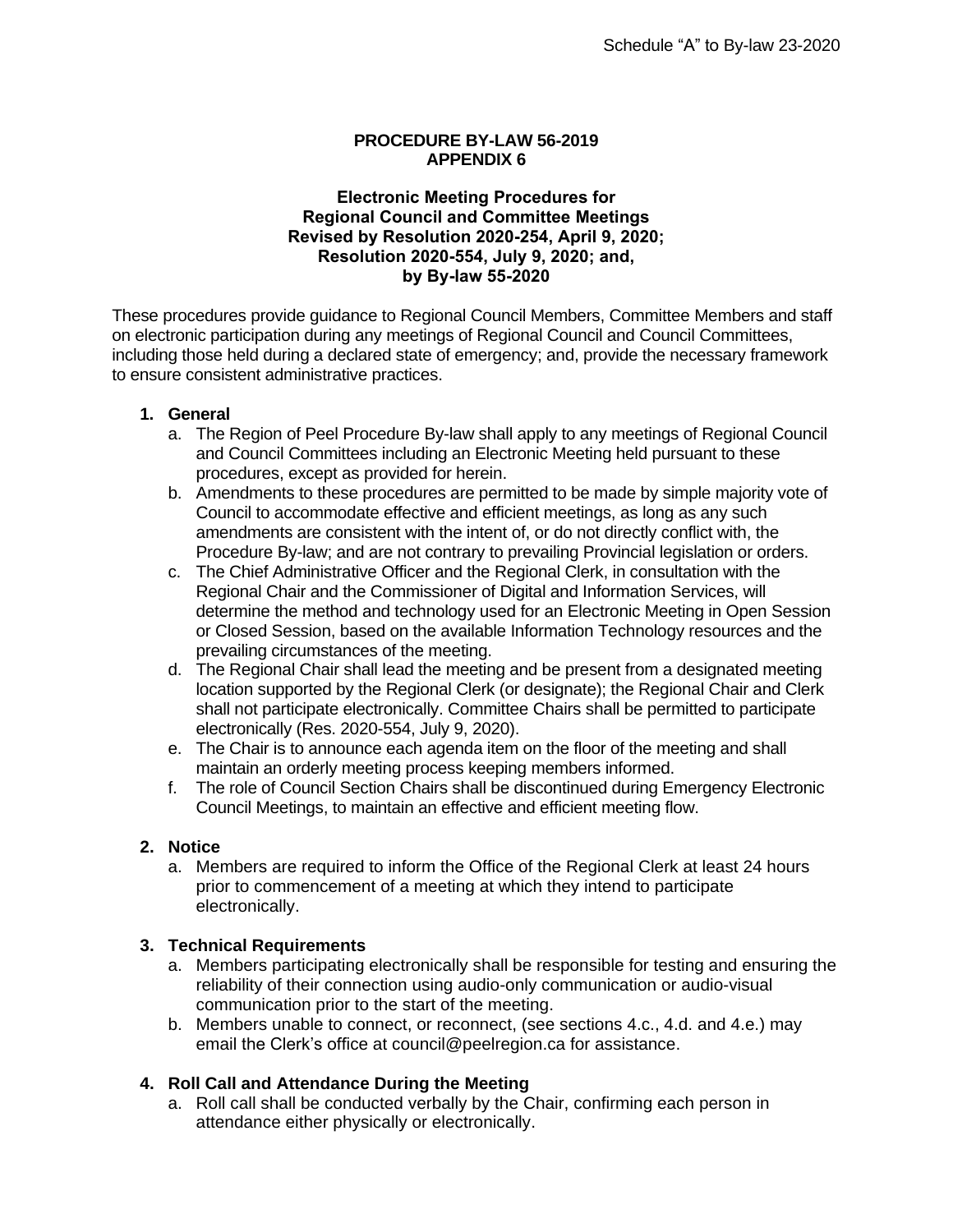- b. Members participating using audio-only communication, shall verbally announce if they leave the meeting and shall verbally announce when they rejoin the meeting.
- c. If a member loses connectivity during a meeting for more than two (2) minutes, the member will be deemed to have left the meeting; and shall notify the Clerk's office at council@peelregion.ca (see section 3.b.).
- d. If quorum is maintained, the meeting will not be recessed while members attempt to reconnect, unless otherwise requested by the Chair.
- e. If quorum is lost, the meeting shall stand in recess until such time as the connection is re-established. If the connection cannot be re-established to the point where a quorum can be maintained, the meeting shall stand adjourned and any items of business shall be carried over to a future meeting.

# **5. Debate/Request to Speak and Speaker's List**

- a. Any member participating in-person shall use the request to speak (RTS) system.
- b. The Chair shall ask each electronic participating member by name, in alphabetical order of surname, to confirm if they wish to be added to the Speaker's List on the current item, or through an alternative means as advised by the Clerk.
- c. Electronic participants may also email Clerks at council@peelregion.ca for assistance (including the submission of questions or request to speak) during the course of debate.
- d. The Regional Clerk shall maintain a Speaker's List for the current agenda item.
- e. The Chair, with the Clerk's assistance, is to manage the Speaker's List to ensure all members are able to participate in debate in keeping with meeting rules.
- f. Chair to call out name of member assigned the floor.
- g. After the Speaker's List is completed, the Chair will confirm there are no remaining members to be added to Speaker's List, before voting commences.

## **6. Member Speaking**

- a. Each member is provided two opportunities to speak (five minutes each), subject to the rules as provided in the Procedure By-law.
- b. After the member is finished speaking, the Chair may confirm verbally the list of remaining speakers and shall call out the name of the next member assigned the floor.

## **7. Motions**

a. Any motion accepted by the Chair is to be read by the Chair and/or Clerk.

## **8. Voting**

- a. All votes, with the exception of procedural motions (see section 8.e.) shall require a recorded vote to be conducted by the Clerk, as directed by the Chair.
- b. Clerk to call each individual member by name in alphabetical order of surname to be asked to vote verbally.
- c. If the member is present in-person or electronically, and no response to indicate vote is provided, the Clerk will ask a second time; if no indication of vote, vote is recorded in negative, unless directed otherwise by the Chair.
- d. Clerk to announce results to Chair and Council and the total of each vote (yes/no/absent/abstention/conflict of interest).)
- e. When voting on procedural motions, the Chair shall ask whether there are any objections (rather than calling each members vote). If no objections are stated, the motion would be deemed to be adopted.

## **9. Conduct of Members**

a. Each member shall remain silent and attentive to the proceeding when not assigned the floor by the Chair.